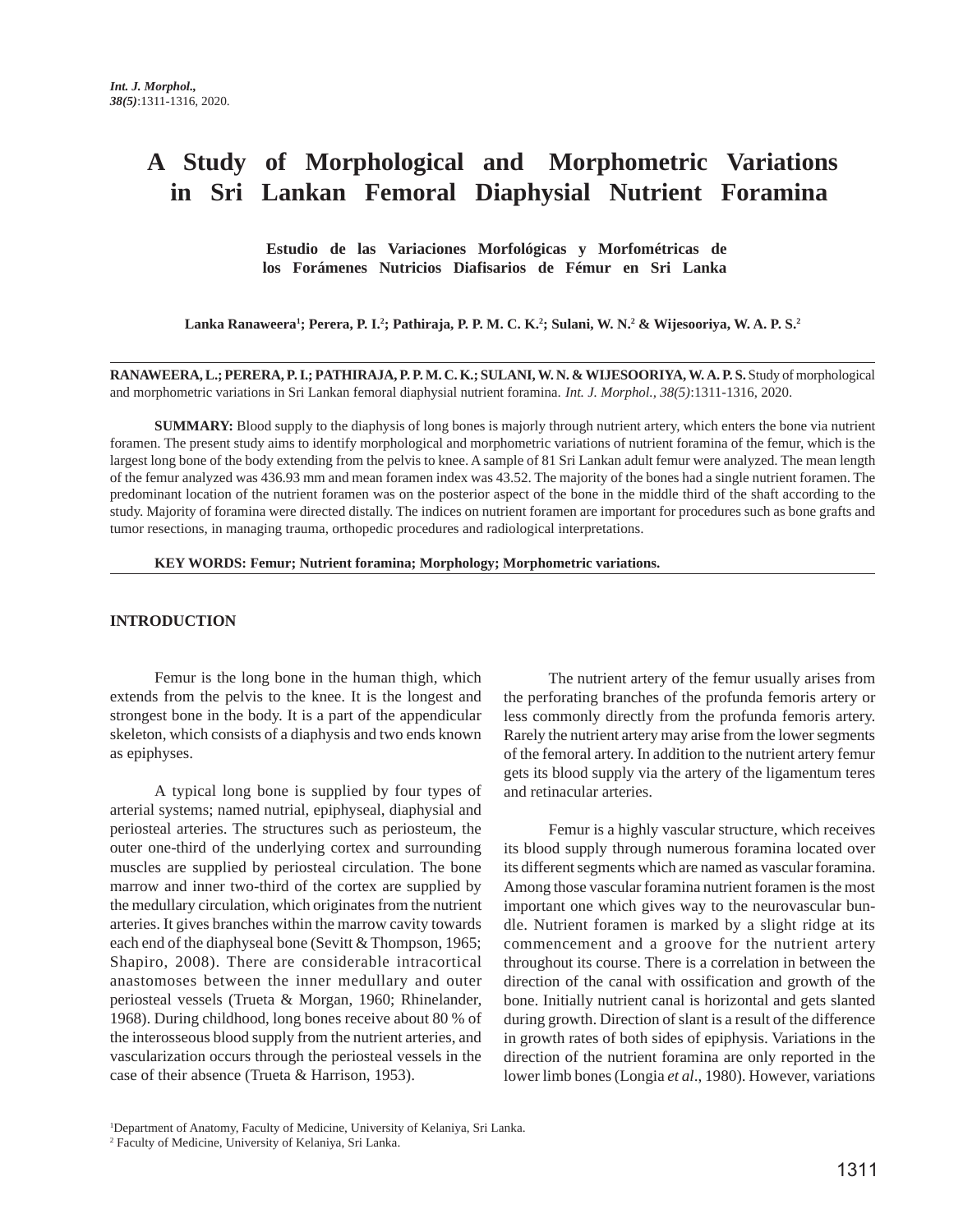in the direction of nutrient foramina in long bones of the upper limb have never been reported.

Nutrient foramina reflect to a certain degree the bone vascularization. Disruption of nutrient artery in growing bone can result in necrosis of a large portion of marrow and inner two thirds of the cortex. Therefore, it is important to preserve the arterial supply in free vascularized bone grafts so that osteocytes and osteoblasts survive (Gümüsburun *et al*. 1994). Some pathological bone conditions such as developmental abnormalities, fracture healing or acute haematogenic osteomyelitis are closely related to the vascular system of the bone. According to Mysorekar (1967), diaphysial nutrient foramina of long bones usually follow a definite pattern. Therefore, the knowledge on variation of diaphysial nutrient foramina can be crucial in various clinical procedures as discussed above.

In Sri Lanka, still there is a need for analysis of the nutrient foramina of femur as it has not been studied previously. The study is aimed to analyze the variations in number, location and the direction of the nutrient foramen using the femur obtained from the Sri Lankan subjects.

# **MATERIAL AND METHOD**

The study was done on 81 femur obtained from Osteology Laboratory of Department of Anatomy and Museum of Forensic Medicine at the Faculty of Medicine, University of Kelaniya and Department of Anatomy, Gampaha Wickramarachchi Ayurveda Institute, Yakkala. All the bones were adult femur of Sri Lankan origin. The bones were conformed as adult by observing for epiphyseal lines. Bones were observed for pathological defects and such femur were excluded. Nutrient foramina were located by macroscopic observation and confirmed by observing through a hand lens. The nutrient foramina were identified by the well-defined, elevated margin and distinct groove running towards the foramen. The direction and the location of the foramen was noted. Foramina within 1 mm from a margin of the bone shaft was considered as located on the margin. In bones with more than one nutrient foramen, the largest one was considered as the major nutrient foramen. The patency of each nutrient foramen was confirmed by inserting a gauge 24 steel hypodermic needle into the foramina (Fig. 1).

Diameter of the major nutrient foramen was estimated using steel hypodermic needles of known gauge. The steel hypodermic needles were inserted into the major nutrient foramen, starting from the needle with least cross-sectional



Fig.1. A Femur ready to be analyzed with the nutrient foramen marked using a gauge 24 steel hypodermic needle.

diameter (gauge 24), to find out the needle with maximum cross-sectional diameter that can be accommodated within the foramen. The diameter of the major nutrient foramen was estimated using the outer diameter of the bore of the largest steel hypodermic needle that accommodated into the foramen (Poornima & Angadi, 2015). Needles of gauge 24 (0.57 mm), 22 (0.72 mm), 20 (0.91 mm) and 18 (1.27 mm) were used in this study (Sigma-Aldrich, 2017).

The major nutrient foramen was marked by tying a thread around the shaft at the location of the foramen. The length of the femur and the distance from the major foramen to the proximal end of the femur were measured using a standard measuring tape graduated in centimeters and millimeters and two 15 cm rulers (Fig. 2). The linear distance from the proximal end of the head of the femur to the most distal point on the medial epicondyle of the femur was considered as the length of the femur.



Fig. 2. Measurements used to calculate the foramen index.

Nutrient foramen index was calculated using Hughes formula (Hughes, 1952; Shulman, 1959). (Formula 1)

|                   | Distance from the proximal end of the femur to |  |           |
|-------------------|------------------------------------------------|--|-----------|
| Foramen index $=$ | the major nutrient foramen                     |  | $- x 100$ |
|                   | Length of the femur                            |  |           |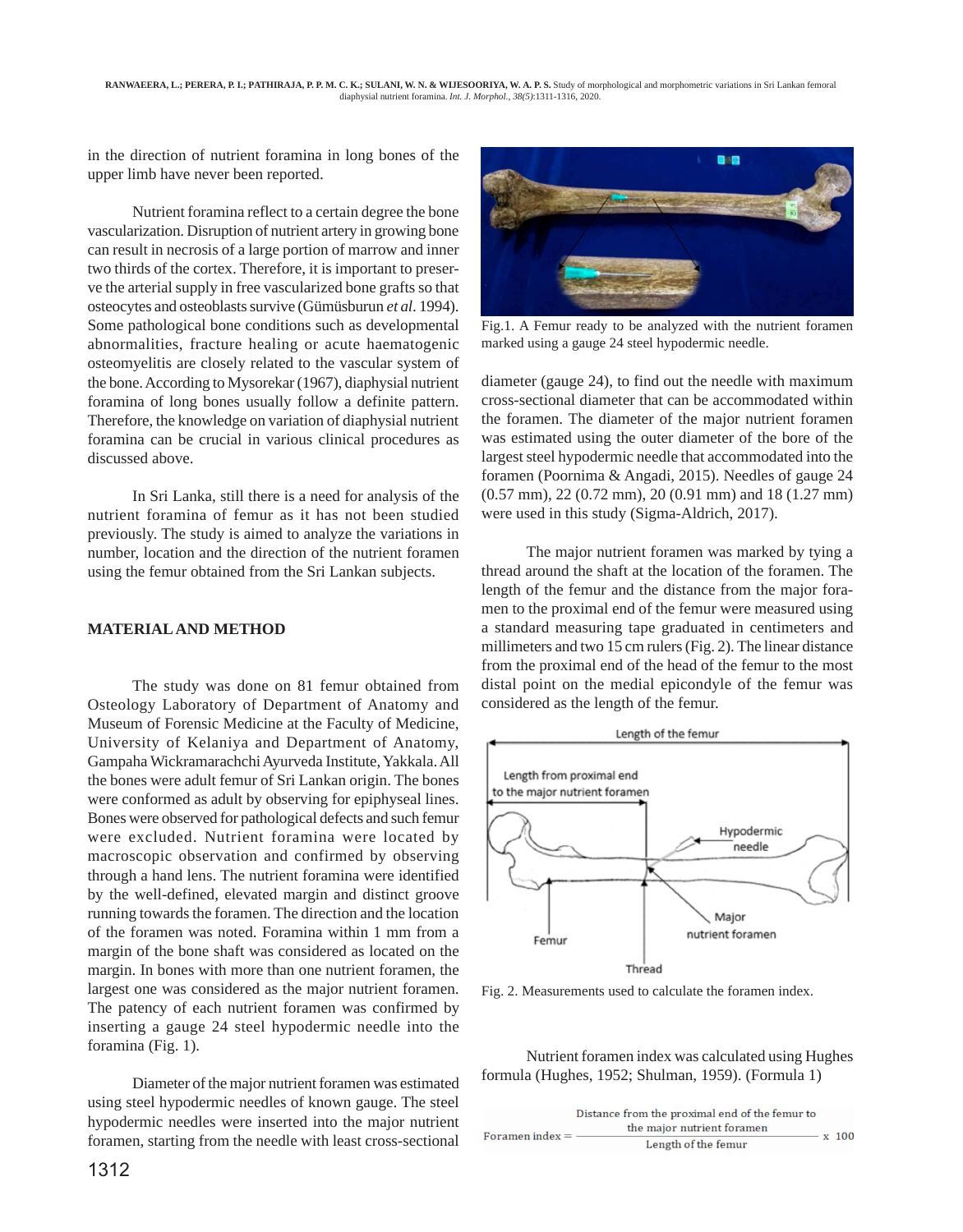The linear distribution of the major nutrient foramen on shaft of femur was classified using the foramen index described by Kumar *et al*. (2013). The foramen index range and the linear location of the major nutrient foramen on the shaft of femur according to the above classification are indicated in the Table I below.

All the bones were photographed against a uniform background, with the nutrient foramen marked by a steel hypodermic needle, using a Canon EOS 500D digital camera. All the data were collected and analyzed using Microsoft Office Access 2016.

Table I. Type of foramen index according to classification by Kumar *et al*. (2013).

| Type | Foramen Index Range |         | Location on Shaft of femur |  |
|------|---------------------|---------|----------------------------|--|
|      | Minimum             | Maximum |                            |  |
|      |                     | 33.33   | proximal third of the bone |  |
|      | 33 34               | 66.66   | middle third of the bone   |  |
| з    | 66.67               | 100     | distal third of the bone   |  |
|      |                     |         |                            |  |

# **RESULTS**

The length of the femur varied between 369 mm to 557 mm among the analyzed 81 femur. Average length of the femur was 436.93 mm.

**Number of nutrient foramina.** Out of femur analyzed in the current study, 47 (58 %) had one nutrient foramen, 29 (36 %) had two nutrient foramina and 5 (6 %) had three nutrient foramina. No femur were found to be with absent nutrient foramina.

**Location of major nutrient foramina.** The major nutrient foramina were observed to be distributed mainly among four specific regions of the shaft of femur; lateral lip of linea aspera (LA), medial lip of linea aspera, on linea aspera and on medial surface. As indicated in Figure 3 below, location of the major nutrient foramina varied as, 38 % (31) on linea aspera, 32 % (26) on medial lip of linea aspera, 14 % (11) on lateral lip of linea aspera, 16 % (13) on medial surface of the bone and 0 % on lateral surface.



Fig. 3 Location of major nutrient foramen on shaft of femur.

**Foramen index**. The foramen index varied from 29.61 to 61.73. Mean foramen index was 43.52. According to foramen index types (Kumar *et al*.);

- · Type 1 15 % (12) had the nutrient foramen in the proximal third of the shaft (foramen index less than 33.33).
- · Type 2 85 % (69) had the nutrient foramen in the middle third of the shaft (foramen index between 33.3 and 66.6).
- · Type 3 No nutrient foramina were observed on the distal one third of the shaft (foramen index greater than 66.6).

Commonest location of the nutrient foramen was found to be on the linea aspera at middle third of the shaft, which was 24 out of the 81 femur according to our study. The distribution of nutrient foramina is indicated in the following bar chart (Fig. 4).



Fig. 4 Location and type of nutrient foramen distribution of femur.

Table II. The measurements of the nutrient foramina estimated by the gauge of the largest steel hypodermic needle accommodated into the foramen.

| Needle gauge | External diameter of the | Estimated diameter of the nutrient | Results            |            |
|--------------|--------------------------|------------------------------------|--------------------|------------|
|              | needle                   | foramen                            | Number of foramina | Percentage |
| 18           | $1.27$ mm                | $>=1.27$ mm                        | 23                 | 28 %       |
| 20           | $0.91$ mm                | $0.91$ mm to 1.26 mm               | 36                 | 44 %       |
| 22           | $0.72$ mm                | $0.72$ mm to $0.90$ mm             | 10                 | 12 %       |
| 24           | $0.57$ mm                | $0.57$ mm to $0.71$ mm             |                    | 15 %       |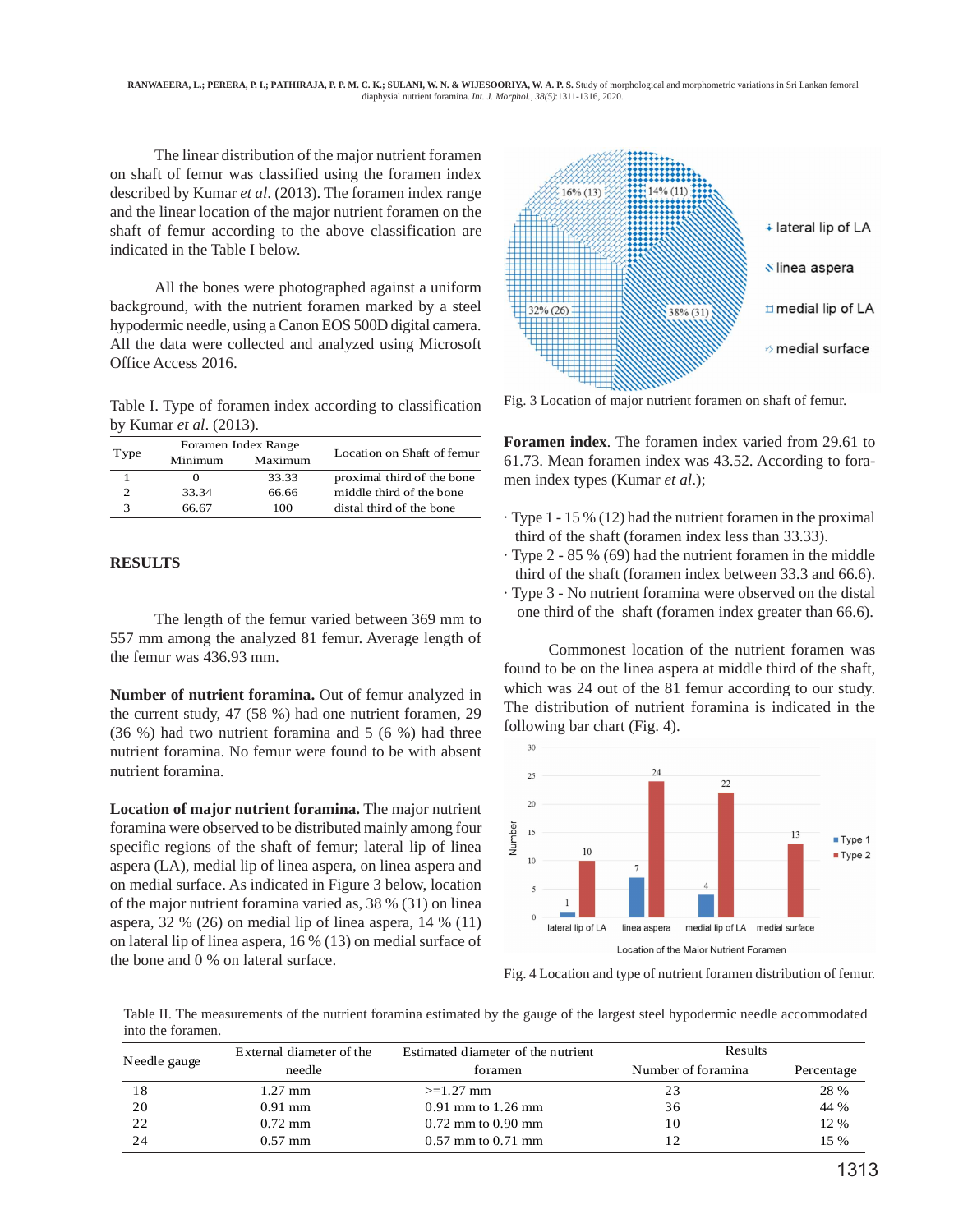**Diameter and direction of major nutrient foramina.** The diameter of major nutrient foramina was estimated using steel hypodermic needles of known bore sizes (gauge). Most of the foramina (44 %) were between 0.91 mm and 1.62 mm diameter range according to our findings. The results obtained are shown in Table II.

Regarding the direction of the nutrient foramen, out of the 81 femur only 1 (1.33 %) had the nutrient foramen directed to the distal end.

# **DISCUSSION**

The average length of the femur of the current study (436.93 mm) fitted with the results of Pereira *et al*. (2011) and Gümüsburun *et al*. The mean foramen index of 43.52 of the study tallied with findings of Brazilian adults which was 43.7 (Pereira *et al*.). Variation of foramen index between 29.61 and 61.73, and 85 % of the nutrient foramina being located in the middle third of the femur as found in present study were in accordance with many studies, where foramen index was reported to vary between 25 and 75, thus the nutrient foramina mostly occupying the middle third of the femur (Mysorekar; Forriol Campos *et al*., 1987; Sendermir & Cimen, 1991; Kizilkanat *et al*., 2007; Murlimanju *et al*., 2011; Mazengenya & Fasemore, 2015).

Majority of the current results showing presence of a single nutrient foramen (58 %) was in agreement with South African Black population (64.4 %) (Mazengenya & Fasemore), studies done at Punjab Institute of Medical Sciences (54 %) by Sharma *et al*. (2015) and studies by Murlimanju *et al*. which was 47.7 %. Interestingly, Brazilian population revealed a majority of the samples with a single nutrient foramen with the high occurrence of 90.8 % (Pereira *et al*.) of the analyzed samples, thus not in accordance with our results. This differs from the findings of White South Africans where 52.2 % of the bones had two nutrient foramina (Mazengenya & Fasemore) and in Rohilkhand region where 68 % of the bones had two nutrient foramina (Kumar *et al*.), whereas the current study revealed only 36 % of the femur with two nutrient foramina. Although Gümüsburun *et al*. and Forriol Campos *et al*. reported approximately 10 % of the femur, Murlimanju *et al*. reported 3.5 % of the femur and Pereira *et al*. reported 1.28 % of the femur to possess 3 nutrient foramina, our study revealed 6 % of the femur to possess 3 nutrient foramina. Similar to studies done at Brazil by Pereira *et al*., none were found with absent nutrient foramina in the current study. However, Kumar *et al*. reported two femur with absent foramina and Mazengenya & Fasemore reported a femur with absent nutrient foramina in South African Black adults. Moreover, Sharma *et al*. reported 1 in 50 femurs to be of absent nutrient foramina and Murlimanju *et al*. reported 4.6 % of the femurs without nutrient foramina whereas Gümüsburun *et al*. reported that 1.9 % of the femur to be of absent nutrient foramina. These results were not according to the findings of the current study. Interestingly, Sendermir & Cimen reported femur with 8 to 9 nutrient foramina whereas Gümüsburun *et al*. reported femur with 4 to 6 nutrient foramina. In the current study no femur was found to have more than 3 nutrient foramina. The number of nutrient artery is one of the important factors considered in the case of graft surgeries. A graft with good vascular supply will have better results. Therefore, the anatomical details of the nutrient foramina are really essential for the clinician who is involved in vascular graft procedures as well as in microsurgical vascularized bone transplantation. In the absence of nutrient foramen, the bone is likely to be supplied by periosteal arteries. In such cases, delayed healing or nonunion fracture may occur in middle or lower diaphysis of long bones following trauma.

In the present study, majority of nutrient foramina (38 %) were found to be located on linea aspera which is in accordance with findings of Sendermir & Cimen, Kizilkanat *et al*., Murlimanju *et al*. and Collipal *et al*. (2007). But a Korean study revealed that majority of the nutrient foramina (58.9 %) were located on the medial lip of linea aspera (Lee *et al*., 1994). Interestingly, 84 % of the foramina of the study were on the posterior side of the femur, which was similar to results obtained by Mazengenya & Fasemore in South African Black population (82.7 %) and in South African White population (79.2 %). An accurate knowledge on location of nutrient foramina is necessary in order to prevent intraoperative injuries during orthopedic, plastic or reconstructive surgical procedures.

Diameter of majority of foramina (44 %) of the present study were estimated to be between 1.26 mm to 0.91 mm (admitted gauge 20 needle), which was comparable to results from Karnataka, India where diameter of majority of nutrient foramina (64.7 %) of femur were estimated to be between 1.26 mm and 0.91 mm (Poornima & Angadi). However, 28 % of nutrient foramina were estimated to have a diameter greater than or equal to 1.26 mm whereas the previously mentioned Karnataka study indicated 7.2 %. Moreover, 15 % of nutrient foramina were less than or equal to 0.57 mm in diameter, which was 11.5 % in Karnataka (Poornima & Angadi).

Regarding the nutrient foramen direction, out of the 81 femur analyzed 80 (98.8 %) had the nutrient foramen directed distally. It is similar to findings of Mazengenya &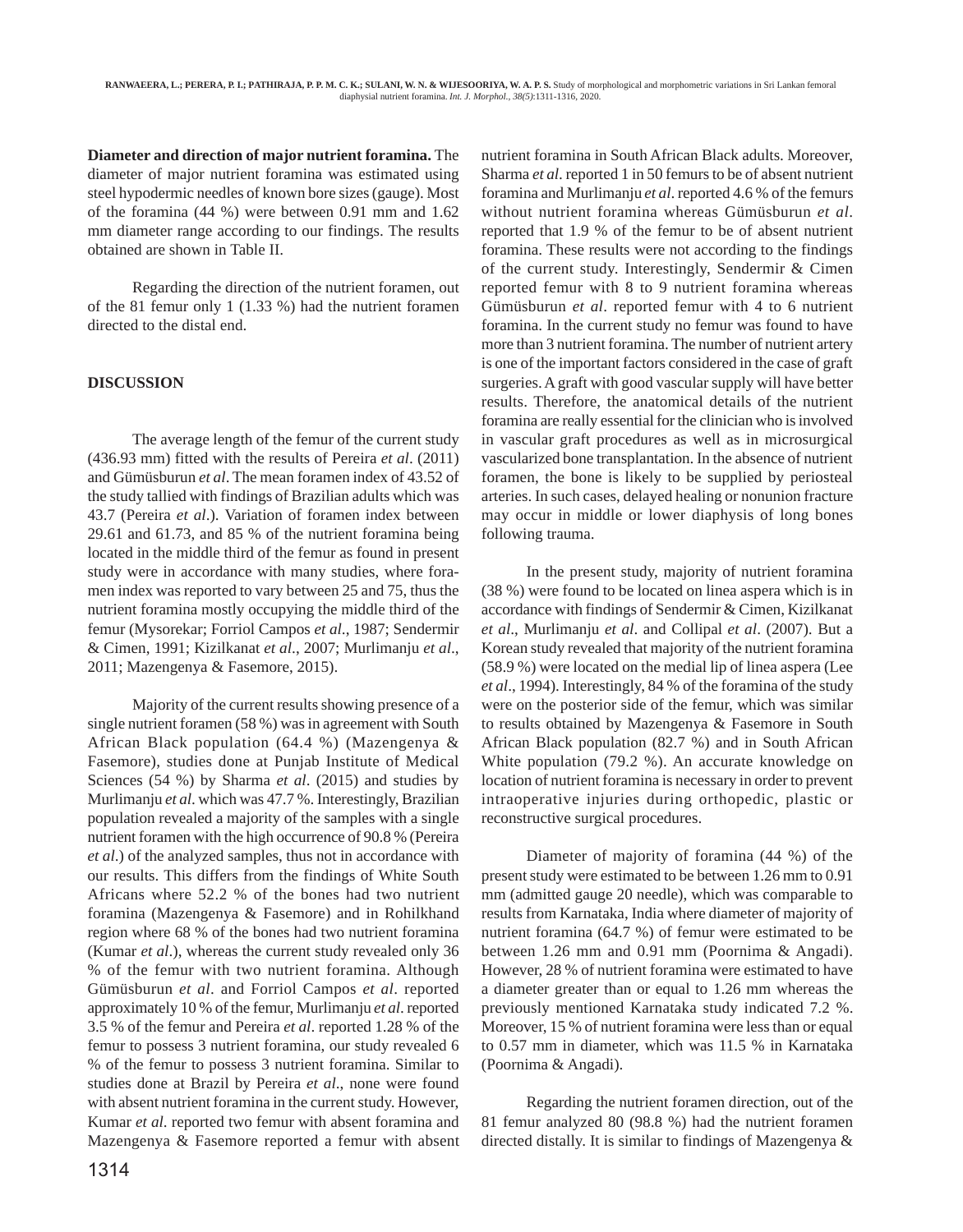Fasemore which showed nutrient foramens of 99.4 % in blacks and 98.8 % in whites of South African population. Kumar *et al*. showed 148 distally directed nutrient foramina out of the 150 femur analyzed (98.7 %). The direction of nutrient foramen is determined by the unequal growth rates of the two diaphysial ends of the bone, during developmental stages (Mysorekar). The growing end is supposed to grow at least twice as fast as the other end. The nutrient artery passes opposite direction to the growing end because of the growing part might pull and disrupt the arterial circulation. Therefore, the nutrient foramina are directed away from the growing end.

### **CONCLUSION**

This novel study of Sri Lankan femur indicates that the nutrient foramen of femur is commonly distributed in the posterior aspect of the middle third of the shaft and is directed distally. Majority of femur had only one nutrient foramen. The information related to the anatomical characteristics of nutrient foramina is vital to preserve the blood circulation of affected bony structures during the surgical procedures such as bone graft, microvascular bone surgery and bone repair.

#### **ACKNOWLEDGMENTS**

We would like to express our sincere gratitude to all the technical and non-academic staff of the Department of Anatomy and Department of Forensic Medicine at the Faculty of Medicine, University of Kelaniya and Department of Anatomy, Gampaha Wickramarachchi Ayurveda Institute, Yakkala for their constant help and cooperation towards this research work.

**RANAWEERA, L.; PERERA, P. I.; PATHIRAJA, P. P. M. C. K.; SULANI, W. N. & WIJESOORIYA, W. A. P. S.** Estudio de las variaciones morfológicas y morfométricas de los forámenes nutricios diafisarios de fémur en Sri Lanka. *Int. J. Morphol., 38(5*):1311-1316, 2020.

**RESUMEN:** El suministro de sangre a la diáfisis de los huesos largos se realiza principalmente a través de la arteria nutricia, que ingresa al hueso a través del foramen nutricio diafisario. El presente estudio tiene como objetivo identificar las variaciones morfológicas y morfométricas del foramen nutricio del fémur, el hueso largo más grande del cuerpo que se extiende desde la pelvis hasta la rodilla. Se analizó una muestra de 81 fémures adultos de individuos de Sri Lanka. La longitud media de los fémures analizados fue de 436,93 mm y el índice de foramen medio fue de 43,52.

La mayoría de los huesos tenían un solo foramen nutricio. Según el estudio, la ubicación predominante del foramen nutricio estaba en la cara posterior del hueso en el tercio medio del eje. La mayoría de los forámenes estaban dirigidos distalmente. Los índices sobre el foramen nutricio son importantes para procedimientos tales como injertos óseos y resecciones tumorales, en el manejo de traumatismos, procedimientos ortopédicos e interpretaciones radiológicas.

**PALABRAS CLAVE: Fémur; Foramen nutricio; Morfología; Variaciones morfométricas.**

### **REFERENCES**

- Collipal, E.; Vargas, R.; Parra, X.; Silva, H. & del Sol, M. Diaphyseal nutrient foramina in the femur, tibia and fibula bones. *Int. J. Morphol., 25(2)*:305-8, 2007.
- Forriol Campos, F.; Gomez Pellico, L.; Gianonatti Alias, M. & Fernandez-Valencia, R. A study of the nutrient foramina in human long bones. *Surg. Radiol. Anat., 9(3)*:251-5, 1987.
- Gümüsburun, E.; Yücel, F.; Ozkan, Y. & Akgün, Z. A study of the nutrient foramina of lower limb long bones. *Surg. Radiol. Anat., 16(4)*:409- 12, 1994.
- Hughes, H. The factors determining the direction of the canal for the nutrient artery in the long bones of mammals and birds. *Acta Anat (Basel), 15(3)*:261-80, 1952.
- Kizilkanat, E.; Boyan, N.; Ozsahin, E. T.; Soames, R. & Oguz, O. Location, number and clinical significance of nutrient foramina in human long bones. *Ann. Anat., 189(1)*:87-95, 2007.
- Kumar, R.; Mandloi, R. S.; Singh, A. K.; Kumar, D. & Mahato, P. Analytical and morphometric study of nutrient foramina of femur in Rohilkhand region. *IJMHS, 3(2)*:2013. Available from: https:// www.semanticscholar.org/paper/ANALYTICAL-AND-MORPHOMETRIC-STUDY-OF-NUTRIENT-OF-IN-Kumar-Mandloi/b6979b251eabf912c73b4723aeb58d995e7e089e
- Lee, H. Y.; Kim, H. S.; Suh, J. S. & Chung, I. H. A metric study of the femoral, tibial and fibular nutrient foramens in Korean adults. *Korean J. Phys. Anthropol., 7(1)*:125-36, 1994.
- Longia, G. S.; Ajmani, M. L.; Saxena, S. K. & Thomas, R. J. Study of diaphyseal nutrient foramina in human long bones. *Acta Anat (Basel), 107(4)*:399-406, 1980.
- Mazengenya, P. & Fasemore, M. D. Morphometric studies of the nutrient foramen in lower limb long bones of adult black and white South Africans. *Eur. J. Anat., 19(2)*:155-63, 2015.
- Murlimanju, B. V.; Prashanth, K. U.; Prabhu, L. V.; Chettiar, G. K.; Pai, M. M. & Dhananjaya, K. V. N. Morphological and topographical anatomy of nutrient foramina in the lower limb long bones and its clinical importance. *Australas. Med. J., 4(10)*:530-7, 2011.
- Mysorekar, V. R. Diaphysial nutrient foramina in human long bones. *J. Anat., 101(4)*:813-22, 1967.
- Pereira, G. A. M.; Lopes, P. T. C.; Santos, A. M. P. V. & Silveira, F. H. S. Nutrient foramina in the upper and lower limb long bones: morphometric study in bones of Southern Brazilian adults. *Int. J. Morphol., 29(2)*:514-20, 2011.
- Poornima, B. & Angadi, A. V. A study of nutrient foramina of the dry adult human femur bones. *Int. J. Biomed. Res., 6(6)*:370-3, 2015.
- Rhinelander, F. W. The normal microcirculation of diaphyseal cortex and its response to fracture. *J. Bone Joint Surg. Am., 50(4)*:784-800, 1968.
- Sendermir, E. & Cimen, A. Nutrient foramina in the shafts of lower limb long bones: situation and number. *Surg. Radiol. Anat., 13(2)*:105-8, 1991.